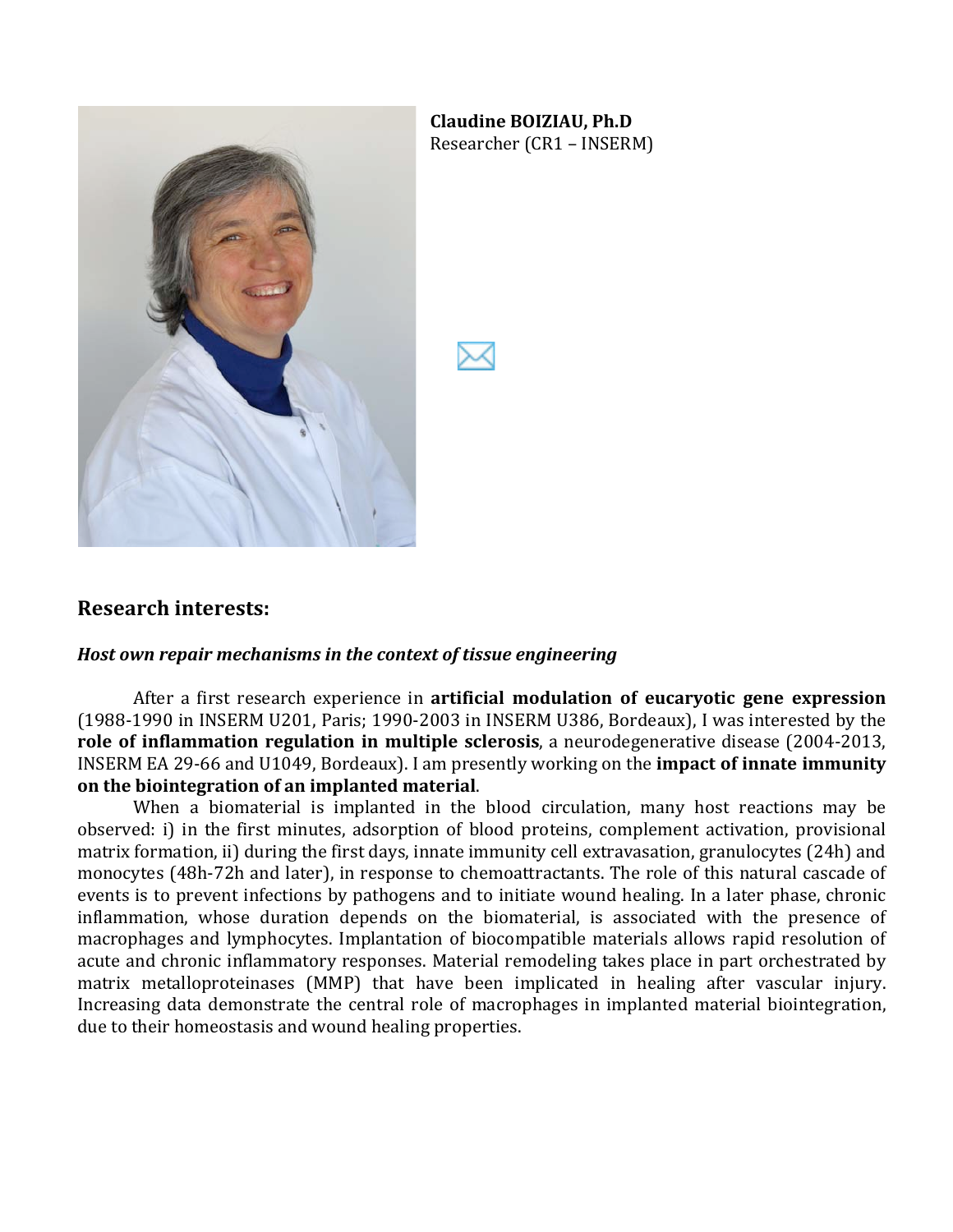#### *Vascular substitution / vascular access*

The need for vascular accesses is related to the worldwide increase of Chronic Kidney Disease (CKD) and End Stage Renal Disease (ESRD) prevalence. My topics of research in this field include i) the development of biodegradable vascular substitutes that will be able to promote biointegration using host self-repair mechanisms avoiding pre-cellularization prior to implantation (off-the-shelf strategy) and ii) the study of vessel remodeling after creation of an arteriovenous fistula.



The off-the-shelf strategy is based on the functionalization of a biodegradable scaffold that will favor the recruitment of progenitor cells, able to synthesize an extracellular matrix that will promote endothelialization. During the first days after implantation, the activation phenotype of macrophages is of major importance: indeed, after recruitment in the implantation site, the monocytes undergo maturation into macrophages. Depending on the microenvironmental cues, they can adopt a large spectrum of activation phenotypes, classified in two main subsets: i) classically activated macrophages, recruited by the chemokine CCL2 due to membrane CCR2 expression, enter tissues 48h-72h after injury, clear dead cells and cell debris and release reactive oxygen species and proinflammatory cytokines; ii) in contrast, alternatively activated macrophages

produce anti-inflammatory cytokines, secrete growth factors, stimulate angiogenesis and tissue remodeling. There appears to be a delicate balance, where excessive macrophage infiltration can lead to neovessel occlusion, whereas complete macrophage inhibition impedes development of a wellformed layered vascular neotissue. Therefore, published results suggest that macrophages play a critical role in orchestrating tissue remodeling via a paracrine mechanism.

As in the case of vascular substitution, vessel remodeling is an essentiel step after the creation of an arteriovenous fistula (AVF). Indeed, between 20 and 40 % of AVF fail to mature due to a wrong remodeling and therefore cannot provide vascular access for dialysis, often leading to the use of suboptimal access solutions. The mechanisms that control the vein maturation towards success or failure remain only partially understood. It is therefore of great interest to understand the mechanisms of vascular remodeling and the physiopathological pathways that determine AVF maturation success or failure.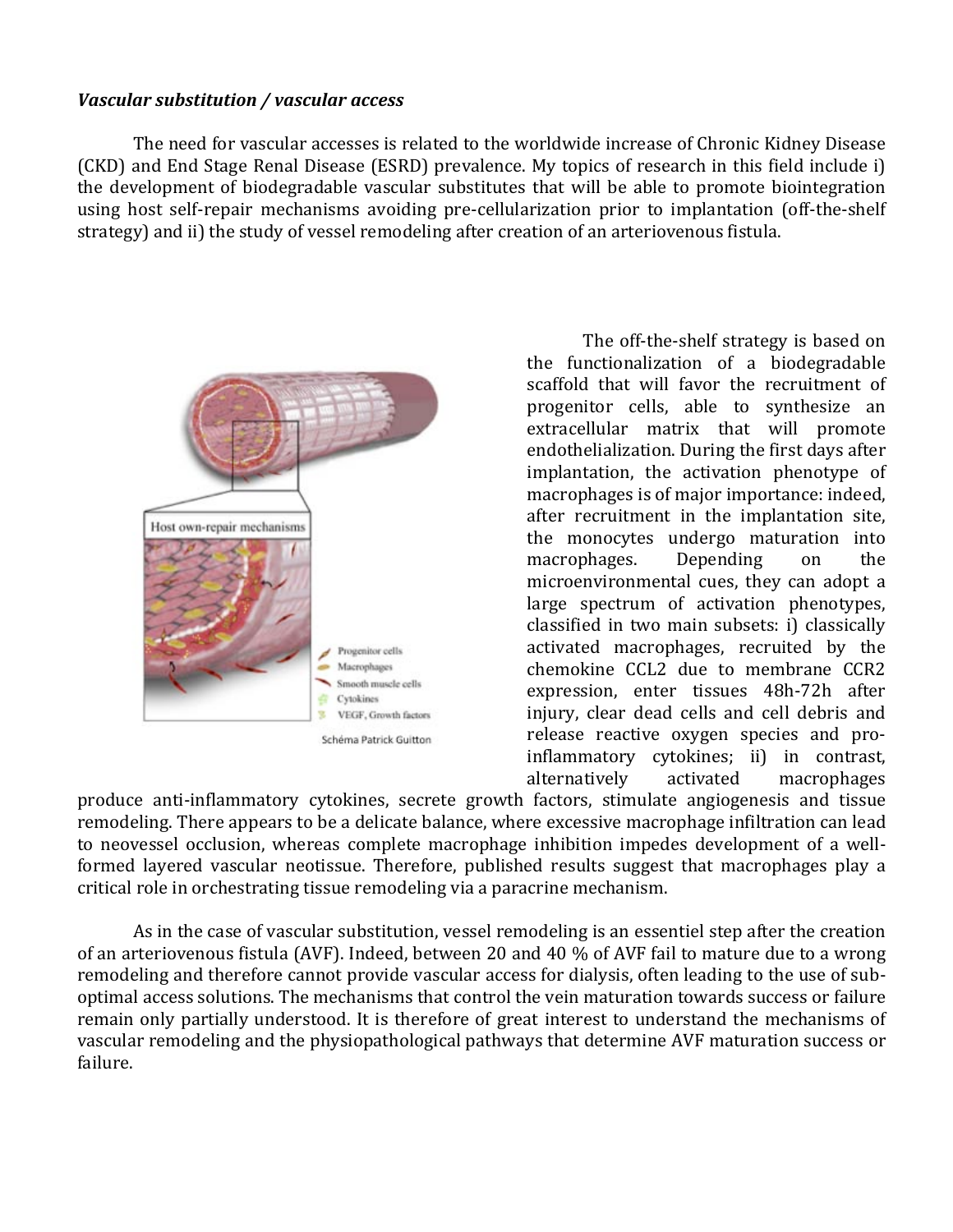### **Bone regeneration**

A developing area in tissue engineering is the use of human Amnion Membrane (hAM), as this tissue is described to have anti-inflammatory and anti-fibrotic properties, with no graft rejection. Therefore, hAM emerges as a possible scaffold for bone regeneration in critical bone defects. It is supposed that, during the wound healing process, hAM could modulate mechanisms involved in innate immunity control by acting on the kinetics, the cell recruitment efficiency and the cell phenotypes in the bone defect. Indeed, hAM has been used in promoting efficient wound healing in medical contexts such as ophtalmology (dermal burns, non-healing ulcers) and dermatology (corneal disorders). Trophic factors secreted by hAM cells could exert angiogenic, growth promoting, antiinflammatory and anti-fibrotic effects following transplantation.

# Keywords/expertise:

- Tissue-engineering
- Regenerative Medicine
- Inflammation
- Vascular graft
- Bone regeneration
- Neuroinflammation
- Macrophages
- Arteriovenous fistula
- Pre-clinical studies
- $\bullet$  In vivo imaging
- Histology
- Immunofluorescence
- Molecular biology
- Technology transfer
- Safety and Hygiene
- CHSCT

# **Selected publications:**

- Oliveira H, Catros S, Boiziau C, Siadous R, Marti-Munoz J, Bareille R, Rev S, Castano O, Planell J, Amédée J & Engel E. The proangiogenic potential of a novel calcium releasing biomaterial: Impact on cell recruitment. Acta Biomater (2015), 29:435-45.

- Mikita J, Dubourdieu-Cassagno N, Deloire M.S.A., Vekris A, Biran M, Raffard G, Brochet B, Canron M-H, Franconi J-M, Boiziau C & Petry K.G. Altered M1/M2 activation patterns of monocytes in severe relapsing experimental rat model of Multiple Sclerosis. Amelioration of clinical status by M2 activated monocyte administration. Mult Scler (2011), 17:2-15.

- Tourdias T, Mori N, Dragonu I, Cassagno N, Boiziau C, Aussudre J, Brochet B, Moonen C, Petry KG & Dousset V. Differential aquaporin 4 expression during edema build-up and resolution phases of brain inflammation. J Neuroinflammation (2011), 8:143 (16 pages).

- Petry KG, Brochet B, Dousset V, Vignes J-R & Boiziau C. Inflammation induced neurological handicap processes in Multiple Sclerosis: New insights from preclinical studies. Review. J Neural Transm  $(2010), 117:907-17.$ 

- Tourdias T, Dragonu I, Fushimi Y, Deloire MS, Boiziau C, Brochet B, Moonen C, Petry KG & Dousset V. Aquaporin 4 correlates with apparent diffusion coefficient and hydrocephalus severity in the rat brain: a combined MRI-histological study. Neuroimage (2009), 47:659-66.

- Brochet B, Dousset V, Deloire M, Boiziau C & Petry KG. MRI to predict severe tissue damage in inflammatory lesions in animal models of multiple sclerosis. Brain (2008), 131:e92.

- Petry KG, Boiziau C, Dousset V & Brochet B. MRI of human brain macrophages. Review. Neurotherapeutics (2007), 4:434-42.

- Kolb G & Boiziau C. Selection by phage display of peptides targeting the HIV-1 TAR element. RNA Biol (2005), 2:28-33.